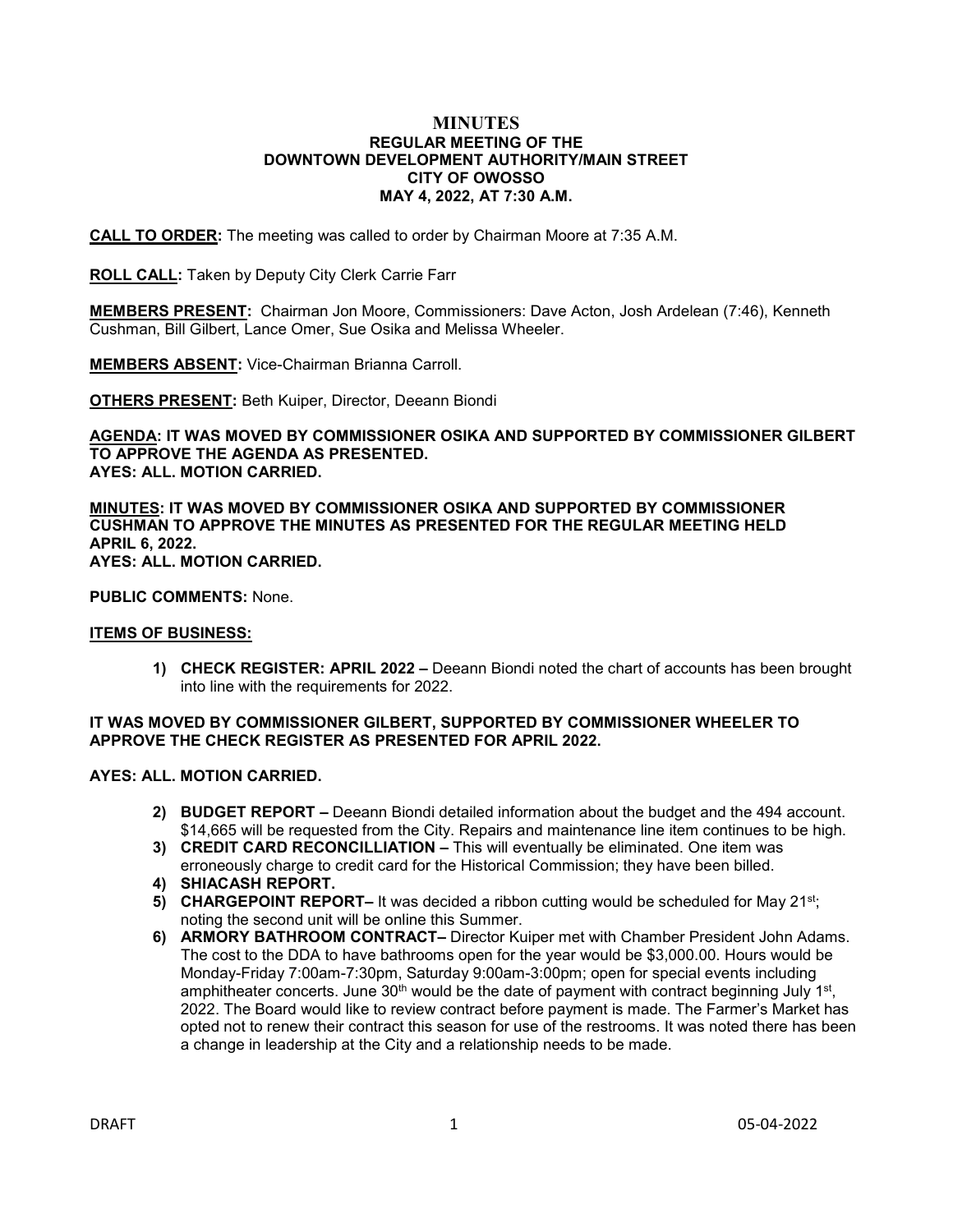# **MOTION BY COMMISSIONER OSIKA, SUPPORTED BY COMMISSIONER CUSHMAN TO APPROVE THE ONE YEAR ARMORY BATHROOM CONTRACT IN THE AMOUNT OF \$3,000.00 CONTINGENT UPON BOARD REVIEW OF THE CONTRACT BEFORE PAYMENT IS MADE.**

**AYES:** Chairman Jon Moore, Commissioners: Dave Acton, Josh Ardelean, Kenneth Cushman, Lance Omer, Sue Osika and Melissa Wheeler.

**NAYS:** Commissioner Bill Gilbert.

**ABSENT:** Vice Chair Brianna Carroll.

# **MOTION PASSED.**

**7) 2021-2022 AMENDED BUDGET–** Bond interest was renegotiated. The biggest adjustment was expenses for maintenance.

#### **MOTION BY COMMISSIONER CUSHMAN, SUPPORTED BY COMMISSIONER ARDELEAN TO APPROVE THE 2021-2022 AMENDED BUDGET AS PRESENTED. AYES: ALL. MOTION CARRIED.**

**8) 2022-2023 PROPOSED BUDGET–** Debt Service line item was added for clarity for auditing purposes. The expenses have been broken out in greater detail.

### **MOTION BY COMMISSIONER CUSHMAN, SUPPORTED BY COMMISSIONER ARDELEAN TO APPROVE THE 2022-2023 PROPOSED BUDGET AS PRESENTED. AYES: ALL. MOTION CARRIED.**

**9) L4029 –** Sets tax rate to be collected. Due to Headlee Rollback, DDA is not collecting full 2 mils.

### **MOTION BY COMMISSIONER ARDELEAN, SUPPORTED BY COMMISSIONER GILBERT TO APPROVE THE L4029 TO BE SIGNED AS PRESENTED. AYES: ALL. MOTION CARRIED.**

**10) AMERICORPS MEMBER –** Director Kuiper detailed the eligibility of the DDA to hire a full time Americorps employee for one year. Cost of \$4,500.00 to be pre-paid by May 19, 2022. Concerns were raised if the contract was revocable if the employee was not a good fit. That will be reviewed. The contract runs from September 19, 2022-August 25, 2023.

# **MOTION BY COMMISSIONER GILBERT, SUPPORTED BY COMMISSIONER OMER TO APPROVE THE AGREEMENT TO HIRE AN AMERICORPS MEMBER AS A FULL TIME EMPLOYEE. AYES: ALL. MOTION CARRIED.**

**11) REDEVELOPMENT READY –** Zoning would change at the City level to include Westown businesses and this would enable cooperation with Michigan Economic Development Corporation to assist in finding developers for available sites. Preparation of the infrastructure would be key.

# **COMMITTEE UPDATES:**

- **1) Design** Commissioner Wheeler noted employees from Stash Ventures and many new faces turned out to the Downtown Cleanup. The flowers will be in soon for the beds and baskets. The phone booth is being fixed. The Main Street Plaza fence has been removed. It was agreed that no approvals will be given for projects based on prototypes (Main Street Plaza is now crumbling). The Vibrancy Grant was awarded.
- **2) Promotion –** A Volunteer Appreciation night will be held to thank all volunteers and Dave Acton and John Hankerd for their service as they make way for Jon Moore and Mike Phelps.